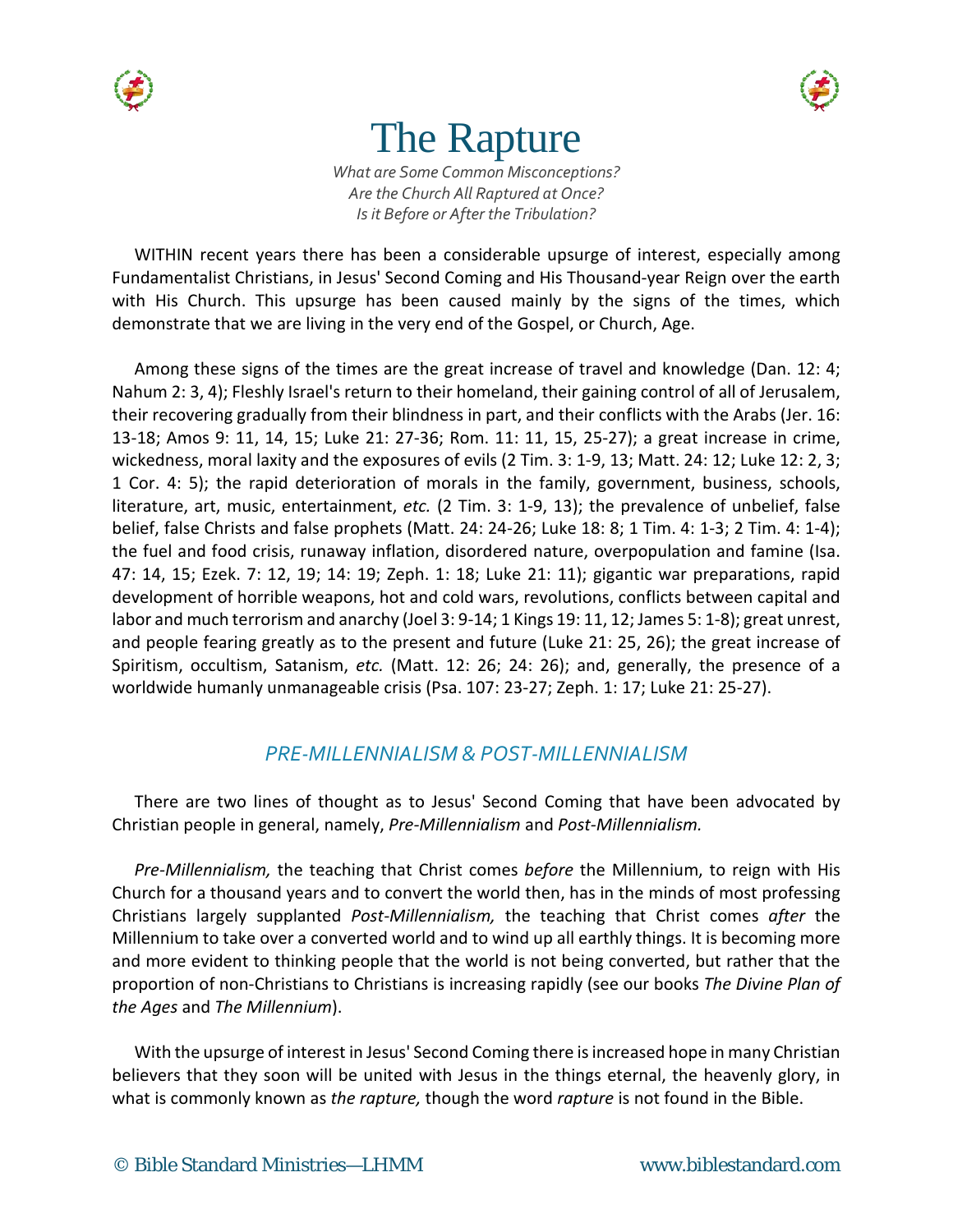The noun *rapture* and the adjective *rapt* are derived from the Latin word *rapere* (*raptus*), which means "to snatch, to seize, to carry away." But both *rapt* and *rapture* have attached to them also the thought of lofty emotion, ecstasy, ecstatic joy, love, *etc.*

Accordingly, when *the rapture* is referred to by many professing Christians, especially Fundamentalists, they use the word to refer to our Lord Jesus, in the first, or secret, part of His Second Coming, *secretly and suddenly catching up to Himself all true Christians then living into the heavens, the spiritual realm, to be eternally united to Him, their heavenly Bridegroom, in eternal ecstatic joy, bliss, felicity and blessedness.*

One widely circulated rapture illustration portrays a scene outside a beautiful home. A woman who was hanging out laundry and a little girl who was riding a tricycle are pictured as being bodily whisked away skyward, whereas a boy mowing grass, obviously picturing a non-Christian or an untrue Christian, remains behind.

A widely circulated tract entitled "The Missing Ones" presents the time of the rapture as being one of great calamities, consternation, fear and distress, with trains suddenly losing their engineers, vehicles their drivers, families their best members, *etc.,* and the missing persons bureau as being swamped with calls. Some have bumper stickers on their cars, warning that in case of the rapture their cars will be driverless.

Many claim that after the rapture, there will arise from among those remaining on earth a powerful ruler—an individual—as the Antichrist, showing himself as God in a rebuilt temple in Jerusalem, causing all people in general to worship him and to receive his mark in their forehead and hand, and persecuting severely all who refuse to do so, in what is called "the tribulation," to be ended by the second phase of Jesus' Second Coming, in which He overcomes and destroys Antichrist and begins His Millennial Reign.

Some claim that the period between these two phases of Jesus' Second Coming will be 3½ years. Others say it will be 7 years, usually teaching that the 70th week of Dan. 9: 24-27 will then be fulfilled. However, this view is erroneous, for Daniel's 70th week was fulfilled along with the other 69 at the time of Jesus' First Advent, as we have shown clearly from many lines of evidence, in BS 463 (a copy free on request).

Ideas sometimes have become so imbedded in our minds, so much a part of ourselves, that we can scarcely part with them. Yet how many of us have found that our ideas concerning the Scriptures have required modification, the reason being our more or less imperfect understanding.

To many it becomes a trial to have long-cherished theories, such as the detached 70th-week teaching, interfered with; but to all who have the childlike spirit of Christ, namely, a readiness to accept unhesitatingly the Father's Word (not the teachings of men which conflict with it—Rom. 3: 4; 1 Cor. 2: 5), there is no trouble; for they say, "I of myself know nothing at all on the subject,

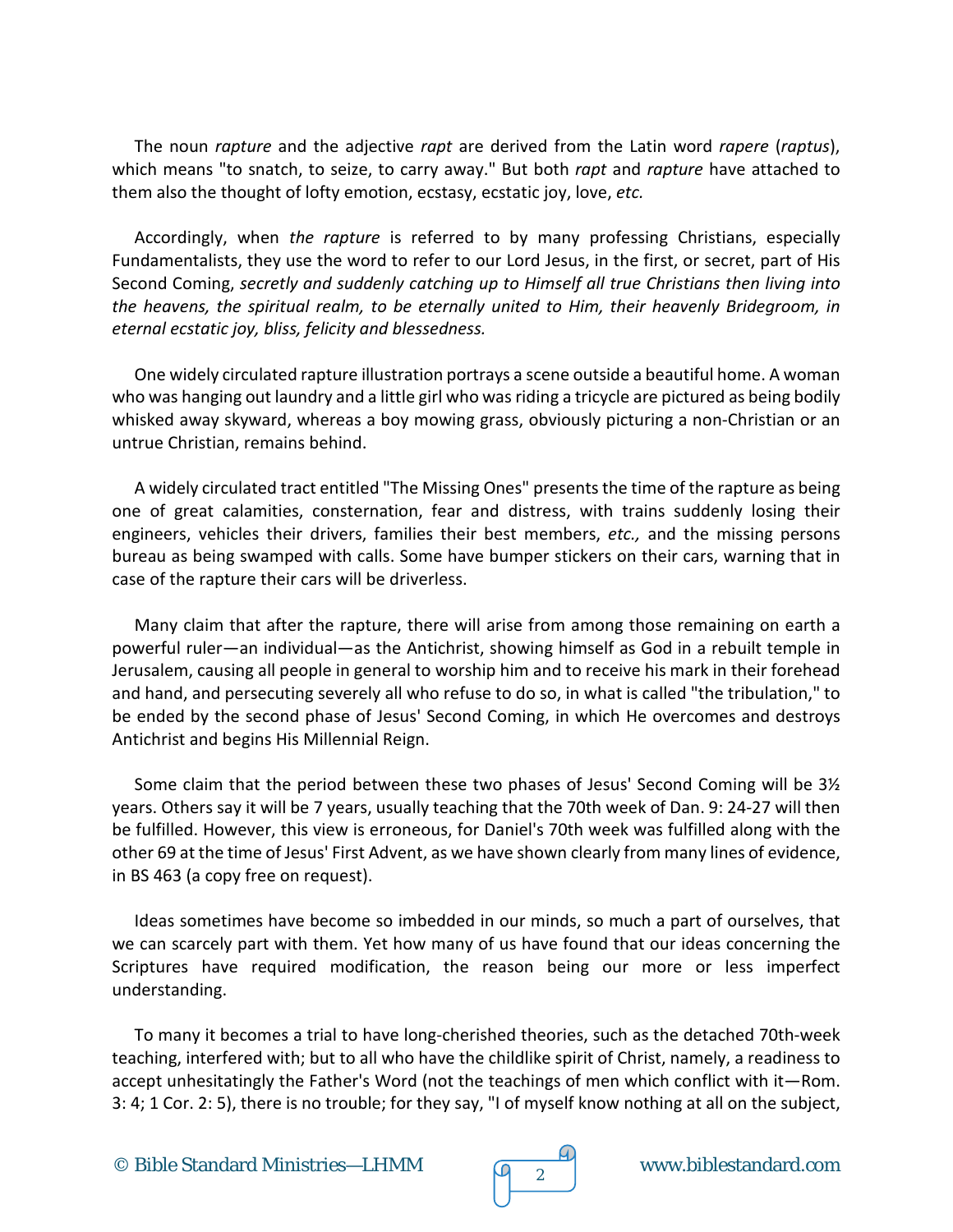and if I have received an idea unsupported by God's Word I don't want it. I want only *the Truth,* not my own ideas independent of God's Word, for it alone can sanctify (John 17: 17); give me *the Truth,* no matter what idol it may overthrow."

To such only we have some things to say touching the long-cherished teaching that *true Christians living at the time of Jesus' Second Advent will never die a physical death.* The Scriptures quoted to support this concept, when carefully considered, do not uphold such a thought; and other Scriptures teach positively that all members of Christ's Body would, like their Head, Example and Forerunner, die physically. Let us together carefully examine the subject in the light of the following considerations on Scriptures usually regarded as the basis of the idea that some of the saints were to be exempted from physical death.

# *1 THES. 4: 15-17 CONSIDERED*

1 Thes. 4: 15-17 is the classic passage quoted by those who believe in the exemption-fromdeath idea. The Greek word translated "coming" in v. 15, as in Matt. 24: 37-39, is *parousia,* meaning *presence;* it covers the first, or secret stage of our Lord's Second Advent, when the world is in ignorance respecting His Second Advent and going about the ordinary affairs of life, prior to the second stage, His *epiphaneia* (*bright shining,* manifestation), or *apokalupsis* (*uncovering,* revelation), and the third stage, His *basileia* (*Kingdom*). (For an in-depth study on the Stages of our Lord's Return, see BS 231—a copy free on request.)

In 1 Thes. 4: 15-17 we read: "We which are alive and remain unto the coming of the Lord shall not prevent [*precede,* the old English meaning of *prevent;* compare ASV, Rotherham, *etc.*] them which are asleep. For the Lord himself shall descend from heaven … and the dead in Christ shall rise first: then [*afterwards,* Greek *epeita,* even as it is used to designate futurity elsewhere, *e.g*., in 1 Cor. 15: 6, 7, 23, 46; Gal. 1: 18, 21; 2: 1; Heb. 7: 27; Jas. 3: 17; 4: 14] we which are alive and remain shall be caught up together with them in the clouds, to meet the Lord in the air."

Of course, nothing in this text indicates that the saints remaining over to the time of the Lord's Second Coming would *die;* nor does anything in it teach that their human bodies would *not die.* This Scripture does not mention what *change* they would undergo before being joined to the Lord; in fact, a change is not mentioned here at all. But the same Apostle elsewhere informs us that a *change* would take place, because "flesh and blood"—human nature, human bodies cannot inherit the Kingdom of God (1 Cor. 15: 50)—therefore the saints would all be *changed* to spirit bodies, which are invisible to men's human eyes, and can come and go as the wind (John 3: 8).

# *1 COR. 15: 51, 52 EXAMINED*

Let us next look at 1 Cor. 15: 51, 52, for it mentions the *change* particularly, and let us notice carefully whether St. Paul says that any would be *changed without dying,* as many have supposed

© Bible Standard Ministries—LHMM  $\sqrt{q}$  3

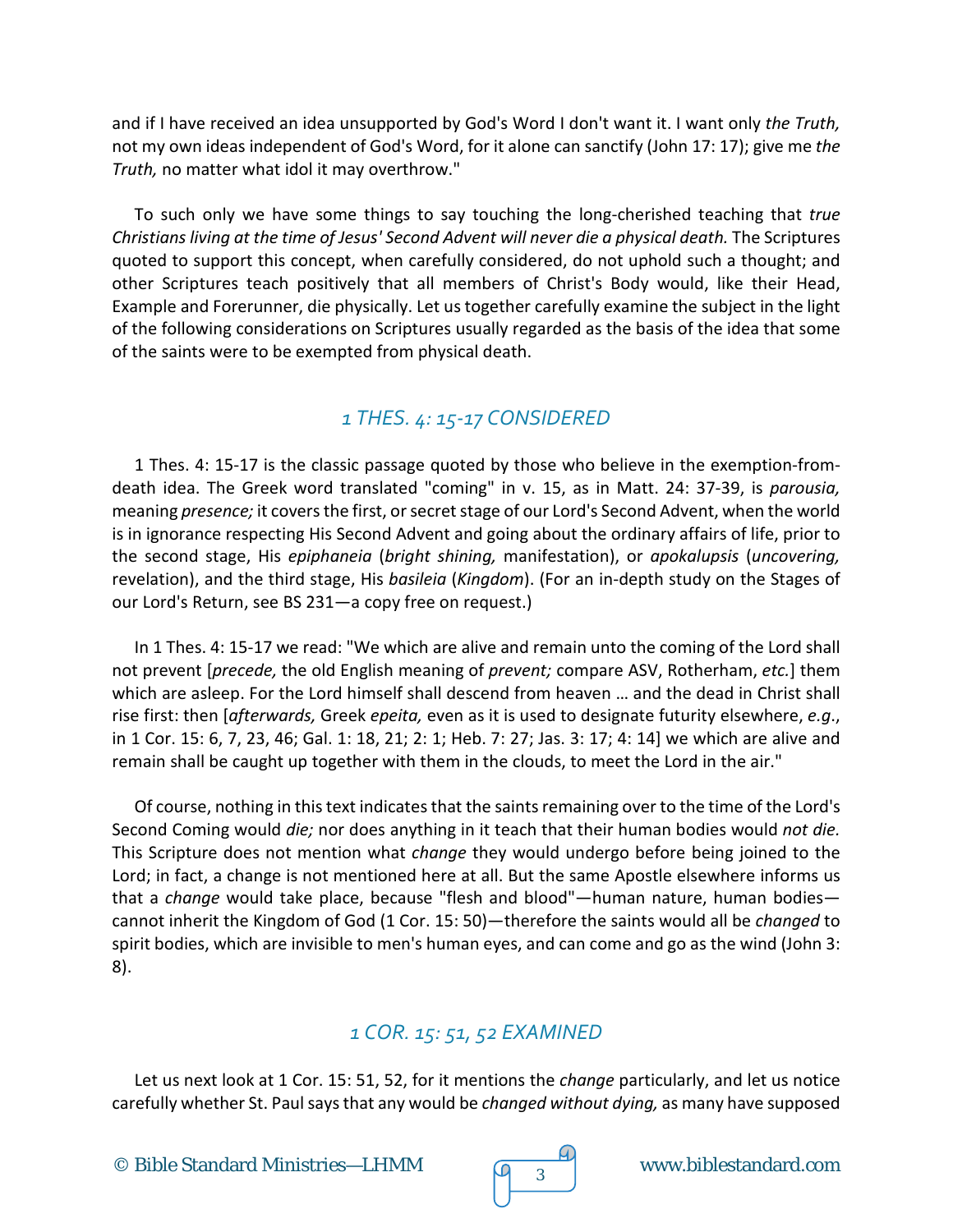he does. We read: "Behold, I show you a mystery; We shall not all *sleep,* but we shall all be *changed,* in a moment, in the twinkling of an eye … the dead shall be raised incorruptible, and we shall be *changed."*

From this statement regarding *sleep,*some have received the *impression* that the earthly body would not *die;* but who cannot see that the human body might be laid aside in death and the *New Creature* be delivered from it and so quickly clothed upon with the spirit body that not a moment for *sleep* would intervene? To *die* is one thing; to *sleep*—*remain unconscious, dead*—is quite another. If time would intervene between the dissolution of the earthly house (human body) and the receiving of the spirit body, then those New Creatures who would be alive and remain in Christ unto the time of His Parousia, or *presence,* would after death be obliged to *"sleep* in Jesus" (1 Thes. 4: 14; 1 Cor. 15: 18), as the Apostles and other Body members did during the Gospel Age. But that *sleep* has always been an undesirable thing.

With St. Paul, the saints during the Gospel Age could say that they were very desirous, not to be *unclothed* (*asleep* without either human or spirit bodies), but to be clothed upon, or receive spirit bodies, which during Jesus' Second Presence they were to receive the moment they would part with the *old* human house (2 Cor. 5: 1-4). And this in substance St. Paul here states—all would not *sleep,* for to some the *change* would be in a moment, in an eye-twinkling. One thing is sure, all new creatures must leave the *flesh* sometime, and whenever or however it would be, it would be the *death* or dissolution and end of the human to all who would receive the spirit nature.

Some claim that Matt. 24: 40, 41 proves the "missing ones" teaching, but it says nothing about anyone being taken to heaven. Rather, it shows Body members being gathered to the Truth as spiritual food (comp. v. 28).

## *ST. JOHN PICTURES LAST PART OF CHURCH*

Now notice the words of Jesus concerning the Apostle John, who is a type, or representative, of the last part of the Church—those who would be alive and remain unto the *presence* of the Lord and then be changed. Jesus said of him to the Apostle Peter, "If I will that he tarry till I come, what is that to thee?" "Then went this saying abroad among the brethren, that that disciple should *not die:* yet Jesus said not unto him, He shall *not die;* but, If I will that he tarry till I come," *etc.* (John 21: 22, 23).

Just so it has been with the company typified by St. John; the saying has gone abroad and has been generally received that this part of the Church would *not die.* But when we examine the evidences, we find that neither Jesus nor the Apostles said that some would *not die,* but that if the Master so willed, some would tarry till His Second *Presence* and then be changed in a moment and *not sleep.*

Now notice the positive teaching that all of "the body" were to die, and then mark the necessity of death. It was no less an authority than St. Paul who said: "If we be dead with him,

© Bible Standard Ministries—LHMM www.biblestandard.com <sup>4</sup>

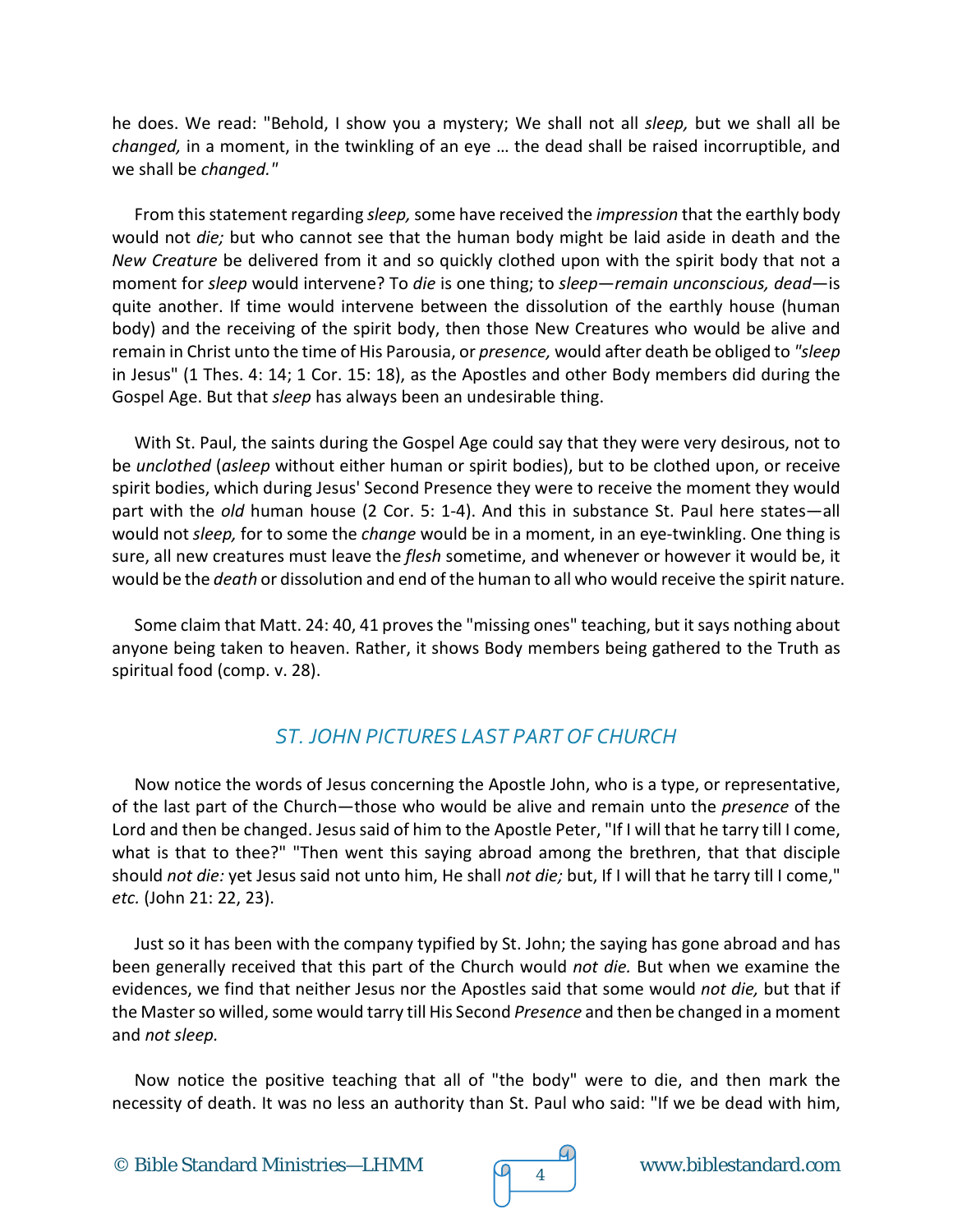we shall also live with him"; and "If we have been planted together in the likeness of his death, we shall be also in the likeness of his resurrection"—and to this end Christ's Body members were "made conformable unto his death" (2 Tim. 2: 11; Rom. 6: 5; 2 Cor. 4: 10; Phil. 3: 10). Now we see that in Jesus' case the human was surrendered to death forever (He was "put to death in the flesh, but made alive in the spirit [as a spirit being]" $-1$  Pet. 3: 18, ASV), and that had He taken back the human nature it would have been taking back our *ransom price;* we see also that the privilege was granted to His Body members to "fill up that which is behind of the afflictions of Christ" (Col. 1: 24), to be "dead with Christ," "baptized into his death" (Rom. 6: 8, 3), who loved us and bought us with His own precious blood and tasted death for every man (1 Pet. 1: 18, 19; Heb. 2: 9).

In a word, if Jesus needed to be obedient *even unto death,* and if He says to His saints, "Be thou faithful *unto death,* and I will give thee a crown of life" (Rev. 2: 10), who shall say that the dissolution or death of the human being is not necessary?

## *PSA. 82: 6, 7 EXAMINED*

Psa. 82: 6, 7 very clearly proves that all of the "gods," the "children of the Most High," the saints, would *"die like men*, and fall like one of the princes [not like Prince Adam, for his own sin, but like Prince Jesus, sacrificially]."

To understand this Scripture, it is necessary first to understand the context and also our Lord's application of it. Psalm 82 apparently refers to our Lord Jesus as the Divinely appointed Deliverer and Judge of Christendom at the time of His Parousia, His *presence*, in the closing of the Gospel Age.

The Hebrew word translated "God" and "gods" in v. 1 and "gods" in v. 6, is *elohim,* which word is applicable not only to Jehovah, but also to others: it is used (1) of judges and rulers (Ex. 21: 6; 22: 8, 9, 28; 1 Sam. 2: 25); (2) of mighty men who were not judges or rulers (Gen. 23: 6; Ex. 7: 1); (3) of good and bad angels (Psa. 8: 5, comp. Heb. 2: 7; Psa. 97: 7, comp. Heb. 1: 6) and (4) of Jesus (Psa. 45: 6, comp. v. 7, where Jehovah is mentioned).

Likewise, we see that in Psa. 82: 1 our Lord Jesus is set forth as the god, the mighty one, who "standeth in the congregation [assembly] of the mighty [among the political, financial, ecclesiastical, industrial, social and labor potentates]; he judgeth among the gods [*elohim* earth's mighty ones]." He rebukes these earthly princes for judging unjustly and exercising favoritism toward the wicked; and He exhorts them to defend the poor and fatherless and to see that justice is given to the afflicted and the needy, to deliver them out of the hand of their abusers.

But, according to v. 5, earth's mighty ones (earth's *elohim*) "know [heed] not [God's call for equity—the sounding of the antitypical Jubilee Trumpet, 'the last trump,' the seventh trumpet, 'the trump of God' (Zech. 9: 14; 1 Cor. 15: 52; Rev. 11: 15; 1 Thes. 4: 16)—for an explanation of the trump of God, see *The Time is at Hand,* pp. 147-149], neither will they understand; they walk

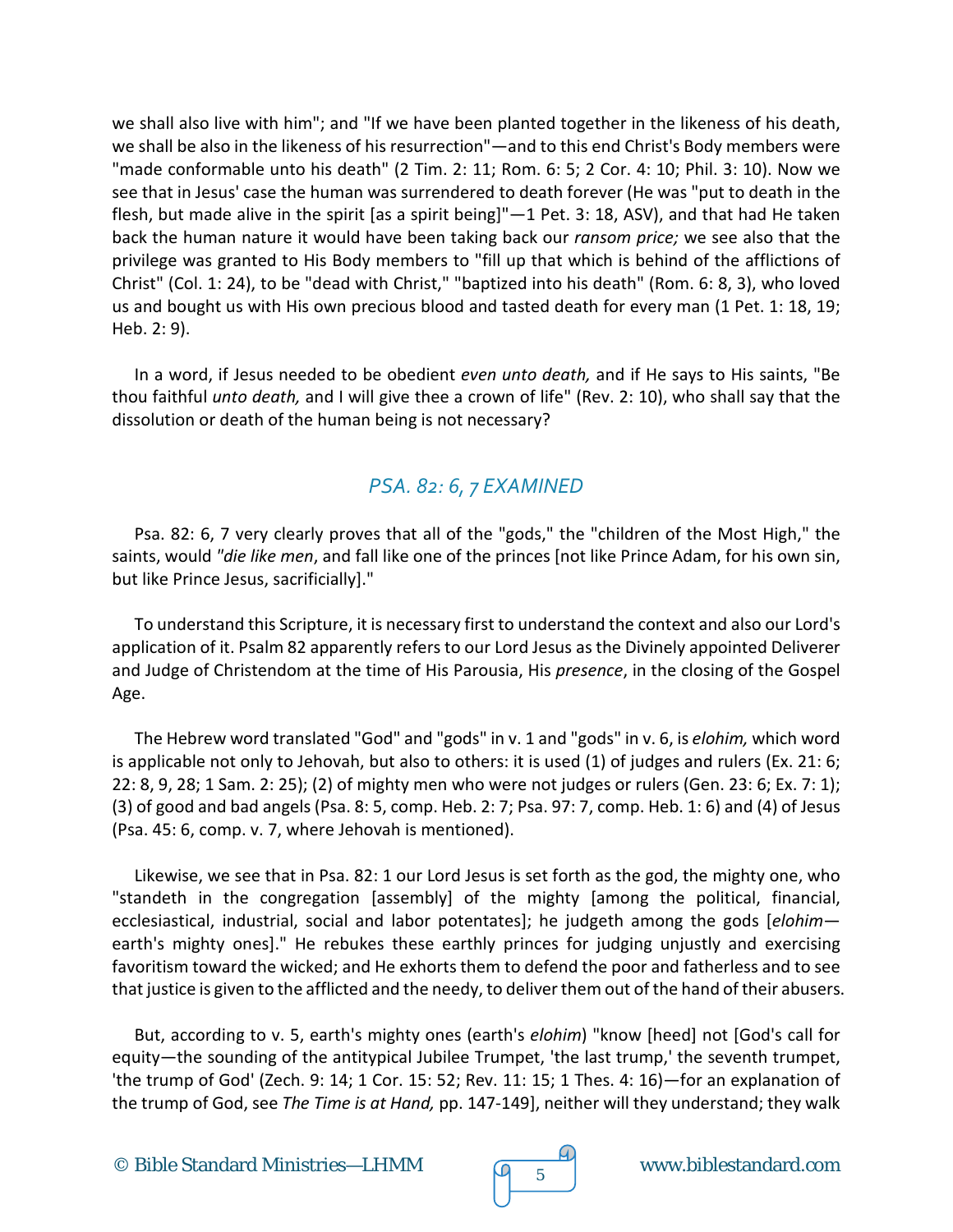on in darkness [respecting the outcome of their policy, until, as a consequence]: all the foundations [the established principles of law and order] of the earth [human society] are out of course [unbalanced, in confusion, distorted, out of proper relationship to one another, hence must be removed, 'dissolved,' to make way for the new heaven and earth—the new social order (2 Pet. 3: 10-13)]."

Then, in vs. 6, 7, Jesus addresses His saints, His "little flock" (Luke 12: 32), as mighty ones: "I have said, Ye ['He called them gods unto whom (or *for* whom) the word of God came'—John 10: 35] are gods [*elohim*—mighty ones—because they received the Word of God and the Spirit of that Word, as Jesus imparted it to them]; and all of you are children of the Most High ['Beloved, now are we the sons of God'—1 John 3: 2; 2 Pet. 1: 4].

"But ye shall die like men, and fall like one of the princes [not like the world in general, which dies like Prince Adam, as his children, sharers of his sentence, but*sacrificially,* with and like Prince Jesus—Isa. 9: 6; Acts 3: 15; 5: 31; as already seen, v. 7 proves that all the members of Christ's Body would die physically]."

This having been completed, Christ is called upon (v. 8): "Arise, O God [*elohim*—Mighty One], judge the earth [complete the overthrow of Satan's empire and the ushering in of the 'times of restitution' long promised by all the holy prophets—Acts 3: 19-23; Psa. 96: 1-13; 98: 1-9]: for thou shalt inherit all nations [Psa. 2: 7-12]." Then "all the earth shall be filled with the glory of the LORD" (Num. 14: 21); and "all the ends of the world shall remember and turn unto the LORD: and all the kindreds of the nations shall worship before thee. For the kingdom is the LORD'S: and he is the governor among the nations" (Psa. 22: 27, 28).

Well, says one, then do you deny the saints' "rapture," or *translation?* No, we reply, we do not deny it, but we do believe that the Scriptures clearly teach that those saints who would be living in the favored time of the Lord's *presence* would be translated, or changed to their own spirit condition, at the moment of the death of the "earthen vessel" (2 Cor. 4: 7) *whenever it would come;* therefore they would not be obliged to *sleep* as did the New Creature Paul and others, but would be "changed in a moment, in the twinkling of an eye."

#### *"BLESSED ARE THE DEAD WHICH DIE"*

The following statement in Rev. 14: 13 is helpful also in this connection: "Blessed are the dead which die in the Lord from henceforth: Yea, saith the Spirit, that they may rest from their labours; and their works do follow them." Nowhere in the Scriptures is death represented as in any sense a blessing, except in this one instance: on the contrary, it is usually set forth as a terrible enemy (1 Cor. 15: 25, 26). Note, however, that in this instance it is indicated as blessed only to a special class, *"the dead* who die." These are members of the Body of Christ—they are dead to the world, crucified with Christ, "ye are dead, and your life is hid with Christ in God" (Col. 3: 3).

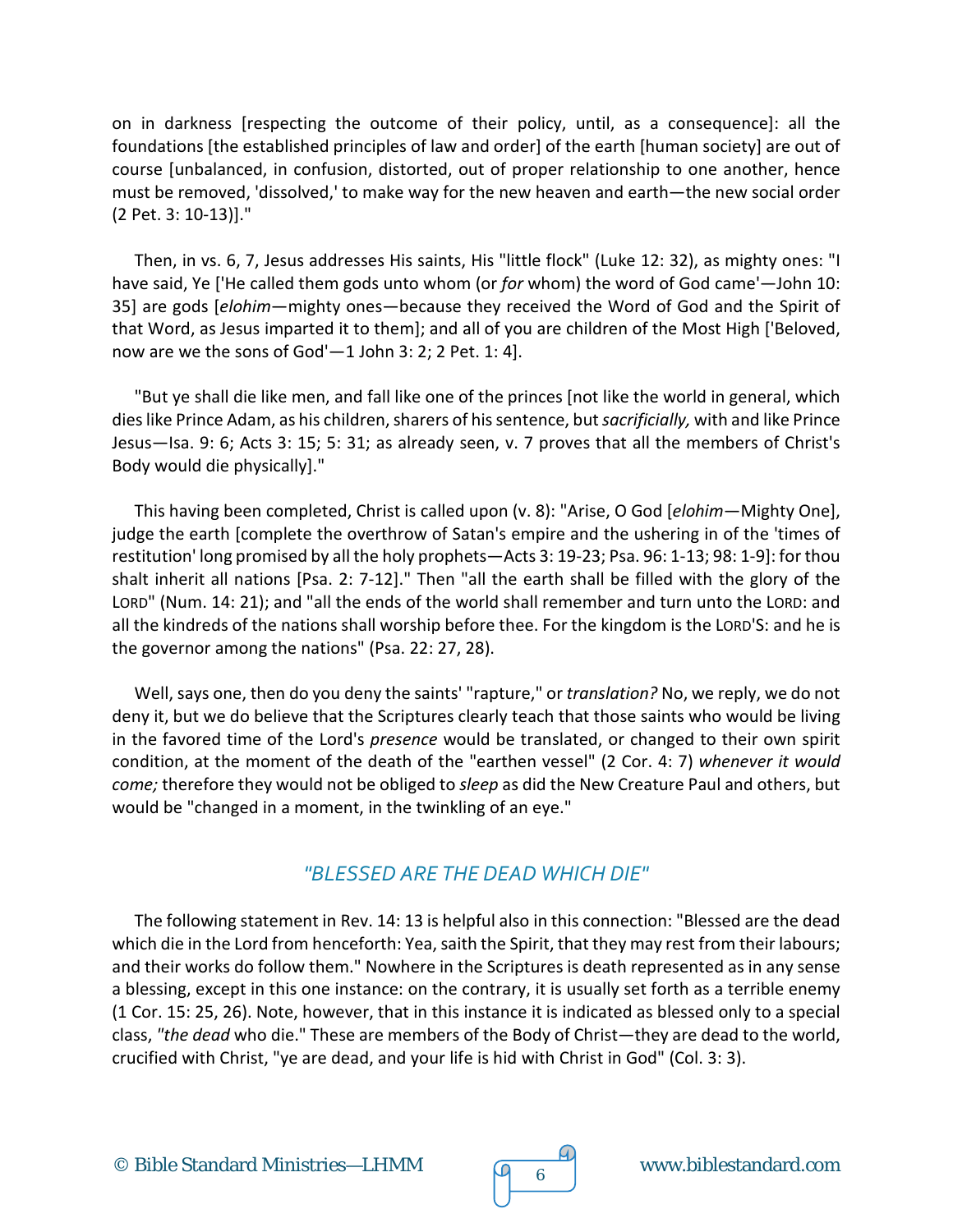Note also the specific time application—*"from henceforth";* and the context shows that it applies after the message goes forth that Babylon (the confused, mixed condition of worldlymindedness and lukewarm Christianity) is fallen (comp. Rev. 3: 15-17; 18: 1-4), in the Gospel-Age Harvest. This coincides with the time of Jesus' Second Advent, and the beginning of the setting up of His Kingdom, at which time the sleeping saints are raised. *"Henceforth,"* after that time, death, whenever it would come, would be a blessing to "the dead which die." As they one by one would die as men and like men, they would *in the same instant* be made like their Lord, glorious spirit beings, partakers of the Divine nature (2 Pet. 1: 4). It is then "that they may rest from their labours; and their works do follow them." It is only the *labor* (toil) incident to the human body the frail earthen vessel, which would cease. Their service of the Kingdom, in which they engaged while on earth, would continue.

The change of those Body members who would then be alive and remain, thus would give them the same fellowship, glory and power already entered into by the members who slept; they are all "caught away" from earthly conditions and united "together" "with the Lord in the *air,"* which pictures the spiritual rulership of the world.

Satan has long occupied the position of "the prince of the power of the air" (Eph. 2: 2), and has used for his co-workers and joint-rulers in it many of the great ones of Babylon, who, under his blinding errors, verily think they are doing God service. But in due time the present prince of the "air" shall be fully bound, and shall deceive no more; and the present heavens, the great Antichrist system, will "pass away with a great noise," while the new prince of the "air," the true spiritual ruler, Christ Jesus, will take the dominion and establish the "new heavens," the Church being united with Him in this power or "air," as His Bride.

Thus the "new heavens" will supersede the present "air" powers. "And I saw a new heaven and a new earth: for the first [former] heaven and the first [former] earth were passed away. … And I John saw the holy city, new Jerusalem, coming down from God out of heaven, prepared as a bride adorned for her husband. And I heard a great voice out of heaven saying, Behold, the tabernacle of God is with men, and he will dwell with them, and they shall be his people, and God himself shall be with them, and be their God. And God shall wipe away all tears from their eyes; and there shall be no more death, neither sorrow, nor crying, neither shall there be any more pain: for the former things are passed away" (Rev. 21: 1-4).

#### *"CAUGHT UP TOGETHER WITH THEM"*

But some may ask, Does not 1 Thes. 4: 17 say of the saints that "all shall be caught up *together,"* and does not this mean that the saints who "are alive and remain" at the time of Jesus' Second Advent will be "changed" at the same *instant* of time?

The Greek word *hama,* translated "together" in this verse, means *at the same time* (see Thayer, Baxter, Liddell and Scott, Strong, Diaglott, *etc*.), either in the sense of (1) the same *period* of time, or (2) the same *moment* of time. Many have misunderstood its use in this text, as though it meant

© Bible Standard Ministries—LHMM www.biblestandard.com <sup>7</sup>

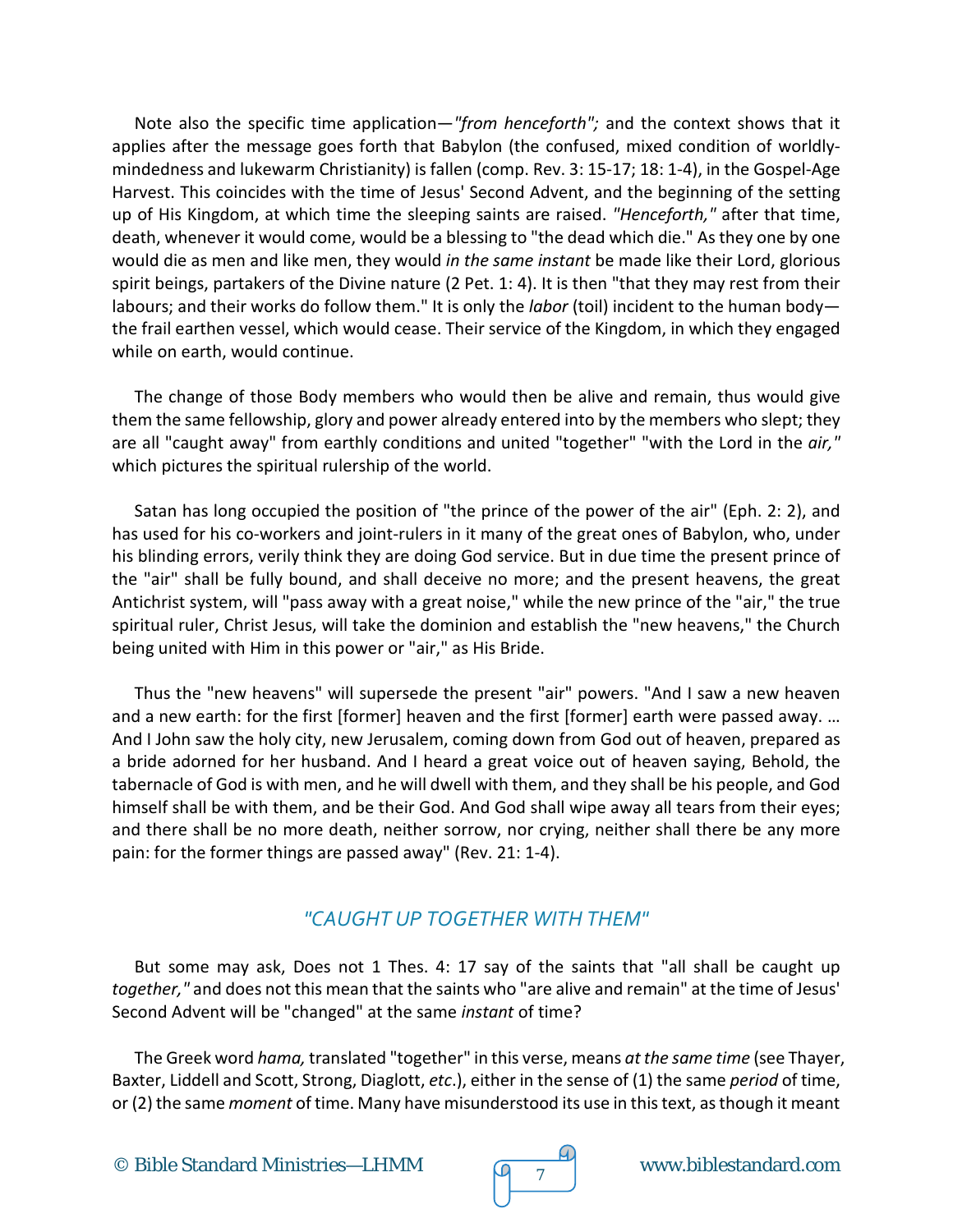that all the dead and all the living saints would be caught up to meet the Lord in the air at the same *moment* of time. But in every one of its other nine occurrences in the New Testament *hama* means the same *period* of time, and not the same *moment* of time, and therefore it manifestly means the same *period* of time in our text also. The other nine occurrences are as follows:

*Matt. 13: 29*—The Lord here warned against trying to root out the symbolic tares from the symbolic wheat during the Gospel Age prior to the Harvest, "lest … ye root up also the wheat *with* them." *Hama,* here translated *with,* in the sense of *at the same time,* indicates, not an instantaneous matter, but a rooting up as occurring over a *period* of time.

*E.g.,* the years' long course of the rigorists in the early Church, especially the Donatists, whose error on the nature of the so-called only true Church led them to act toward the tares in a way that fulfilled the parabolic request to root up the tares. And the controversy against their course, led by Cyprian, Augustine, *etc.,* giving the Truth on the subject, was the Lord's prohibition against the rooting out of the symbolic tares at that time.

And most assuredly the rooting out of symbolic tares and wheat of necessity would be first one of this class and later one of the other, *etc.,* the members of the two classes not experiencing it always at the same *moment* of time, but at various times during the same general *period* of time—the Gospel Age prior to its Harvest (v. 30).

*Matt. 20: 1*—"Who went out early [*hama*] in the morning" or "who came forth *at the same time* [*as*] *morning."* The morning does not come in a *moment* of time, but in a *period* of several hours. The words *came forth* also imply an act that stretched over a *period,* as distinct from a *moment* of time; for these words imply leaving one place, advancing toward another place and finally arriving there.

*Acts 24: 26*—*"At the same time* [*hama;* see Diaglott] also hoping that money would be given him by Paul." After the hearing that Paul had before Felix the governor, he was kept bound in prison for two years (v. 27), during which Felix sent for him often, and communed with him (v. 26), *at the same* (*period,* not *moment* of) *time* hoping for a bribe from Paul, to obtain his release. But in all the moments while Felix was conversing so frequently with Paul, his faculty of hope was not always operating. At times doubtless other faculties operated, *e.g*., intellectual faculties. Moreover, during the extended time in those two years that Felix was hoping, it was often while he was not conversing with Paul; nevertheless it was *hama,* at the same time, *i.e*., *during the same general period.*

*Acts 27: 40*—"And having cut off the anchors, they left them in the sea; having, *at the same time,* loosed the bands of the rudders, and hoisted the foresail to the wind, they pressed towards the shore" (Diaglott). Obviously all this could not be done in a *moment,* instantaneously; but it was all done in the same *period* of time.

*Rom. 3: 12*—"They are all gone out of the way, they are *together* [*hama*] become unprofitable; there is none that doeth good, no, not one." Thus is described the course of sinners from the fall



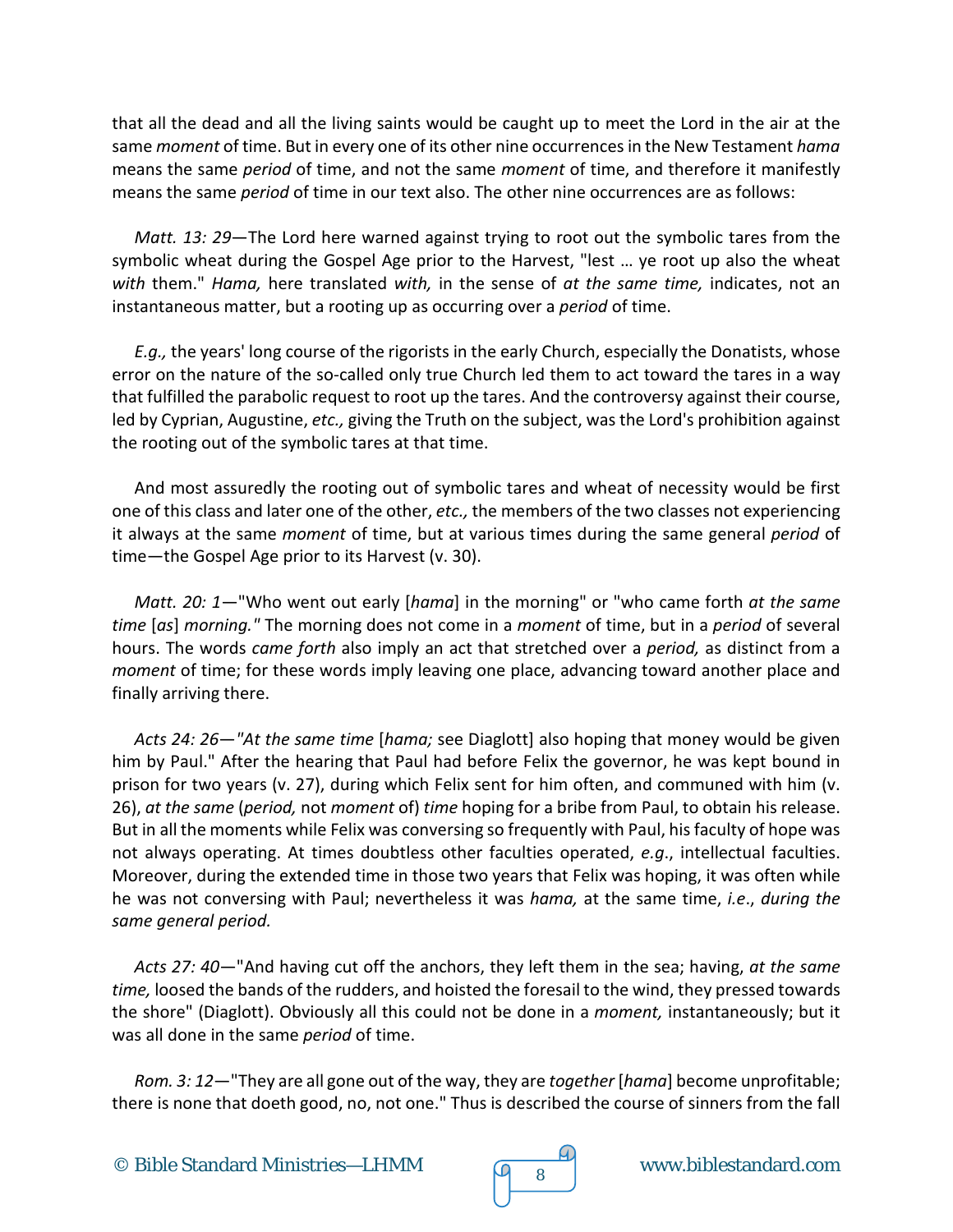in Eden until at least St. Paul's day; hence the word *hama* in this verse covers a *period* of over 4,000 years.

*Col. 4: 3*—"*Withal* [hama, *at the same time* during which they 'continue in prayer, and watch in the same with thanksgiving'—v. 2] praying also for us." Obviously a *period* of time is here meant.

*1 Thes. 5: 10*—"Who died for us, that, whether we wake or sleep, we should live *together* [*hama*] with him." The "living *at the same time* with Christ" here meant will be done in the eternity *following* the resurrection. It could not refer here to this life, because this blessing of eternally living with Christ was not only for the faithful who were watching, therefore alive, but also for the faithful who were asleep, *i.e*., dead.

*1 Tim. 5: 13*—"And *withal* [hama, *at the same time*] they learn to be idle, wandering about from house to house; and not only idle, but tattlers also and busybodies, speaking 'things which they ought not." Surely a *period* of time is here indicated by hama, for all the matters here spoken of could not occur in a *moment.*

*Philemon 22*—"But *withal* [*hama, at the same time*] prepare me also a lodging." In the preceding verses St. Paul had been encouraging Philemon to treat his returned slave Onesimus as a brother; and having confidence that he would do even more than requested (v. 21), the Apostle asked that *at the same time* during which Philemon would be showing kindness and brotherly love to Onesimus he would also prepare a lodging for Paul, for he hoped that the Lord might grant him a visit to Philemon in answer to the latter's prayers.

Thus in every one of the other nine occurrences of the word *hama* in the Scriptures, the things mentioned are represented as being done, *not simultaneously,* in the same *moment* of time, but rather in the same *period* of time. Accordingly, we are right in concluding that in 1 Thes. 4: 17 the "being caught away *together"* (*hama, at the same time*) means that the "dead in Christ" (the sleeping saints—1 Cor. 15: 18) and the living saints would be raptured, not in the same *moment* of time (as some erroneously conclude and teach), but in the same *period* of time.

#### *PRE- OR POST-TRIBULATION RAPTURE?*

For many years there has been much discussion and controversy as to whether the Church's rapture would be *before* or *after* the "great tribulation." The Scriptures show clearly that the saints were to expect more or less of tribulation (John 16: 33; Acts 14: 22; Rom. 5: 3-5; 8: 35; 12: 12; 2 Cor. 1: 4; 7: 4; 2 Thes. 1: 4; Rev. 2: 10). But what about the special tribulation, the Great Tribulation, here in the end of the Age? Were they to expect to escape it entirely, go through part of it, or go through all of it?

There are clear indications in the Scriptures that some of Christ's Body members would witness the gathering of the storm of the Tribulation and share in some of its troubles. Nevertheless, the Scriptures show also that all the Body members would be fully raptured,

© Bible Standard Ministries—LHMM  $\sqrt{q}$   $\frac{q}{9}$  www.biblestandard.com

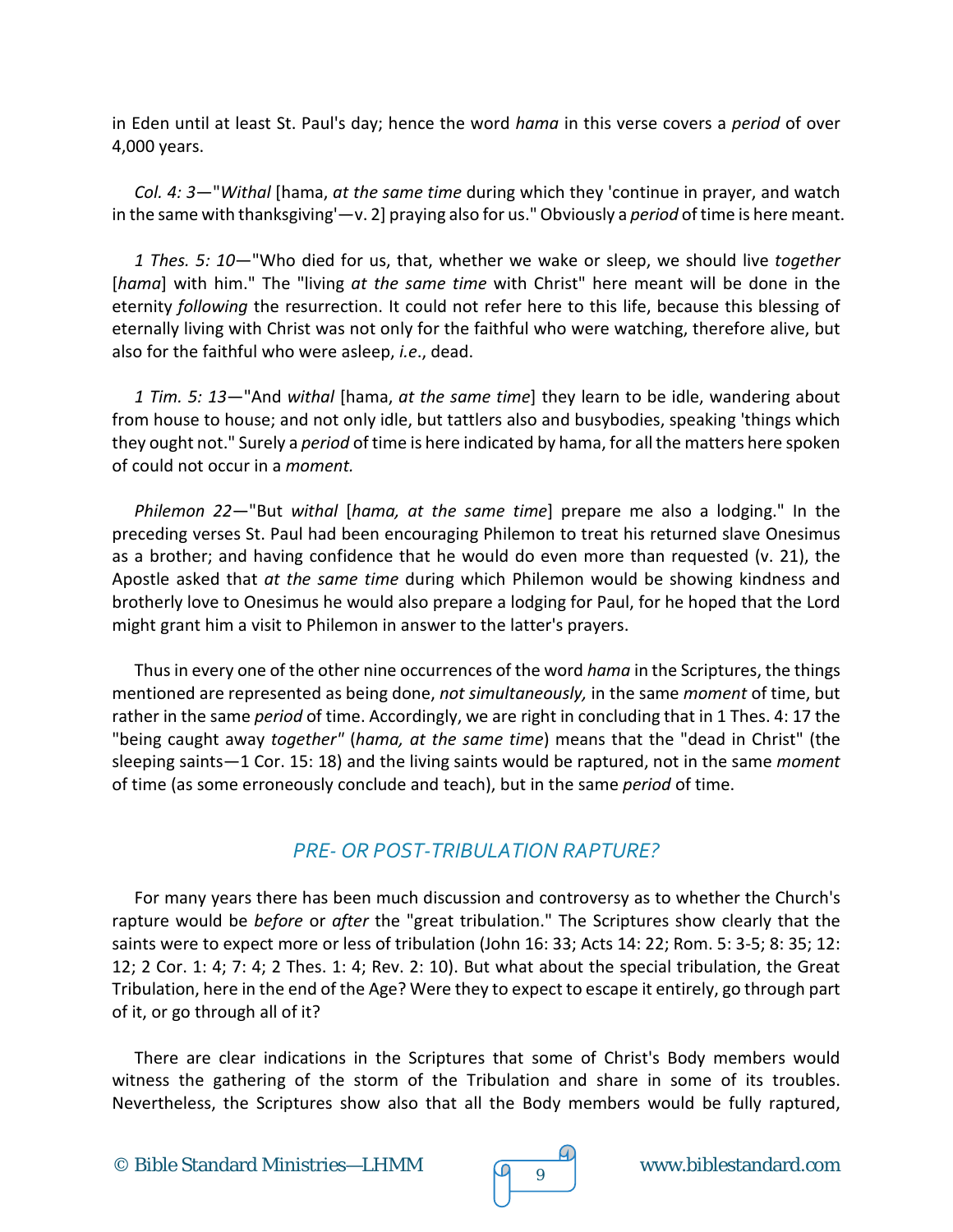delivered, exalted to the glorious spirit condition, before the severest features of the Tribulation (Matt. 24: 21) would come.

One passage which shows this prophetically is Psa. 46: 1-11. The saints are set forth as being in a time of great trouble upon the world—the Tribulation—and as saying: "God is our refuge and strength [He would give them the power to stand amid bearable troubles, and shield them and provide a way of escape from those that would be too hard for them to bear—1 Cor. 10: 13], a very present help in *the* [so the Hebrew] trouble.

"Therefore will not we fear, though the earth [symbolizing the present organization of human society] be removed [shaken, disorganized and swept away—Heb. 12: 26, 27], and though the mountains [the kingdoms, governments, of this present evil world] be carried into the midst of the sea [the lawless, ungovernable masses of people]; though the waters thereof roar and be troubled [with the disputings of contending factions], though the mountains [kingdoms] shake with the swelling [the rising of the masses against the privileged classes] thereof.

"There is a river [God's Word, the fountain of Truth and grace], the streams whereof shall make glad the city of God [the Kingdom of God, the Body members in their earthly condition, before being exalted to Divine power and glory], the holy place of the tabernacles of the most High [the sanctuary, the true Church, wherein the Most High is pleased to dwell—2 Cor. 6: 16].

"God is in the midst of her [by His Spirit, Word and providences]; she shall not be moved: God shall help her, and that right early [*at the dawning of* (*her*) *morning*—Leeser's translation]."

The remainder of Psa. 46 describes further in very graphic terms the Great Tribulation, especially its severer features. But vs. 1-5 are sufficient to show clearly that the remaining Body members would still be here on earth during the earlier, less severe features of the Tribulation.

Their escape from these earlier features would be by their being supported, strengthened and kept safe amid them by the Divine Word, their shield and buckler (Psa. 91: 4). And their being raptured amid the troubles of the Tribulation, but before the severest features, would cause them to escape these features. Thus they would escape in one sense or the other from all the features of the Tribulation ("all these things"—Luke 21: 36).

The Prophet Elijah had a vision of a violent wind, an earthquake and a fire, and after the fire there was a still small voice (the voice of God; 1 Kings 19: 11, 12; comp. Psa. 46: 10). This wind seems clearly to correspond to the World War (Phases I and II) portion of the Great Tribulation (which began in 1914), the earthquake to the World Revolution portion and the fire to the World Anarchy portion, with "Jacob's trouble" (Jer. 30: 7), Phase II, upon regathered Fleshly Israel as its final part.

Elijah (as well as John the Baptist) is used to represent the true Church in the flesh as God's reformer mouthpiece, the forerunner of the Christ, Head and Body, in the glory of the Divine nature (Mal. 4: 5, 6; Matt. 11: 14; 17: 12; see *The Time is at Hand,* chap. 8). Elijah's ascent in a

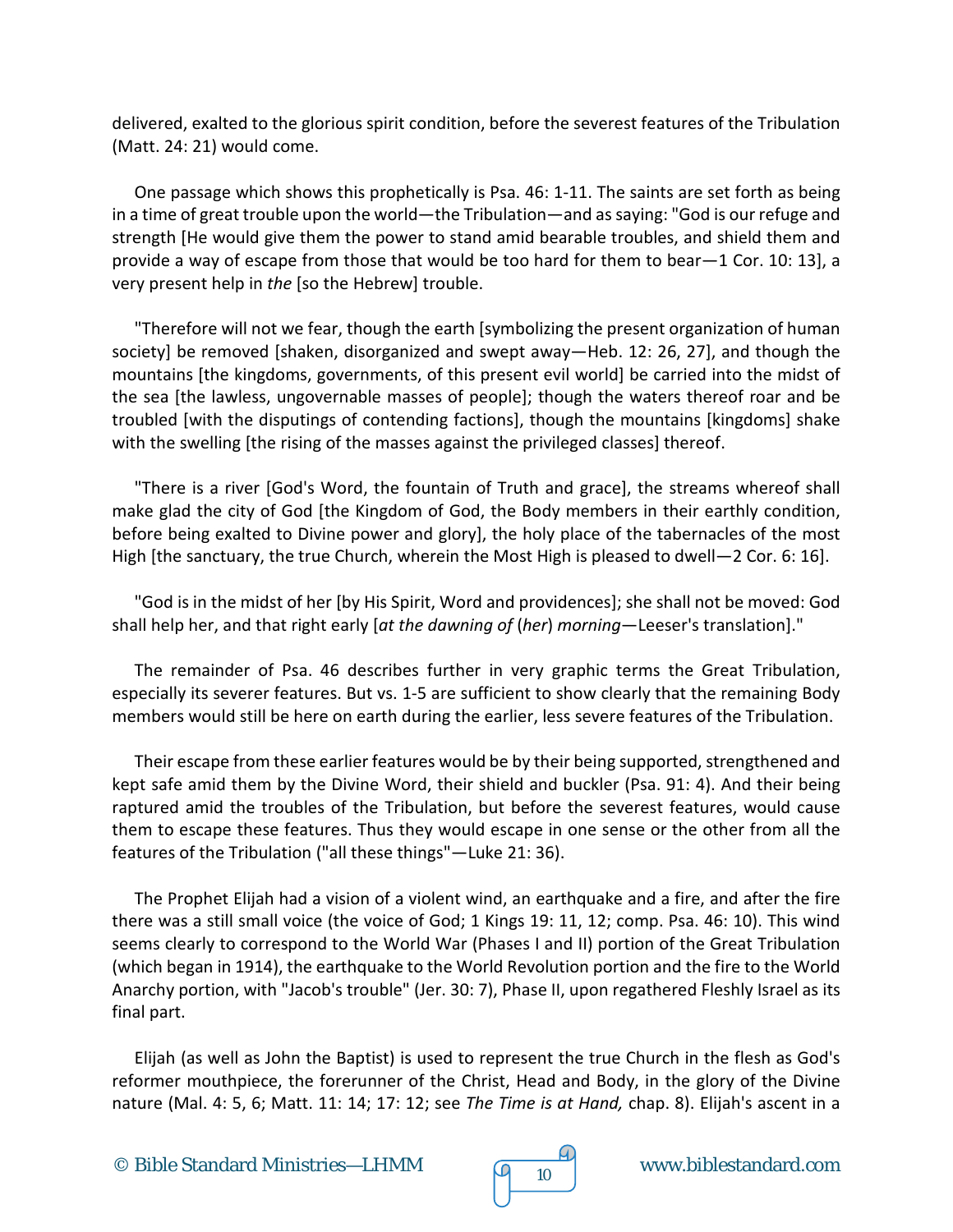whirlwind is used to represent the rapture of the last Body members at the beginning of the severest features (the whirlwind) of the Great Tribulation—the World Revolution and the World Anarchy (including Jacob's Trouble, Phase II).

We pray that our examination of the Scriptures concerning the rapture of the Church and related matters has been a blessing, with perhaps an amending of understanding on the subject, and a discarding of some preconceived opinions which are recognized as not in harmony or not fully in harmony with the Scriptures.

Let us continue to rejoice increasingly in the blessed hopes connected with our Lord's Second Advent—His Parousia, His Epiphaneia, or Apokalupsis, and His Basileia. Let us look earnestly at the "things eternal," seeking diligently to grow in grace and knowledge, and to make our calling and election sure, to an abundant entrance into a share with our Lord Jesus in His everlasting Kingdom (2 Pet. 1: 5-11; 3: 18). Let us remember that there are two phases to the Kingdom earthly and heavenly (see our *Kingdom of God* booklet—a copy free on request).

# IMPORTANT RELATED QUESTIONS

Some who have been taught differently may have difficulty with accepting the Bible teaching, mentioned in the foregoing pages, that the saints of the Gospel, or Church, Age all would sleep in death, awaiting the time of Jesus' Second Advent.

The Bible clearly teaches that*souls*(including the saints' souls) *are not immortal* (death-proof), but *mortal*—that is, *souls can die* (Psa. 22: 29; 30: 3; 33: 18, 19; 35: 17; 56: 13; 78: 50; 116: 8; Isa. 10: 18; Ezek. 13: 19; 18: 4, 20, 27; 22: 27; Matt. 10: 28; Acts 3: 23; James 4: 12; 5: 20—see our *What is the Soul?* booklet—a copy free on request; see also our *Life-Death-Hereafter* book.

The Bible clearly teaches also that *souls sleep in the unconscious sleep of death between the time of death and the resurrection* (Eccles. 9: 5, 10; Psa. 6: 5; 115: 17; 146: 4; Isa. 38: 18, 19; Dan. 12: 2; John 11: 11-13; Acts 7: 60; 13: 36; 1 Cor. 15: 6, 18, 51; 1 Thes. 4: 13, 14; 2 Pet. 3: 4).

But some may think that some New Testament passages, such as Phil. 1: 23 and 2 Cor. 5: 8, are not in agreement with the teaching that the saints slept in death during the Gospel Age. Therefore we will examine these two passages and their contexts here.

# *ST. PAUL'S EARNEST DESIRE*

*Question:* In Phil. 1: 23 we read of the Apostle Paul's "having a desire to depart, and to be with Christ." Does not this prove that Paul expected to be with Christ immediately after his death, that

© Bible Standard Ministries—LHMM  $\sqrt{9}$  11 www.biblestandard.com



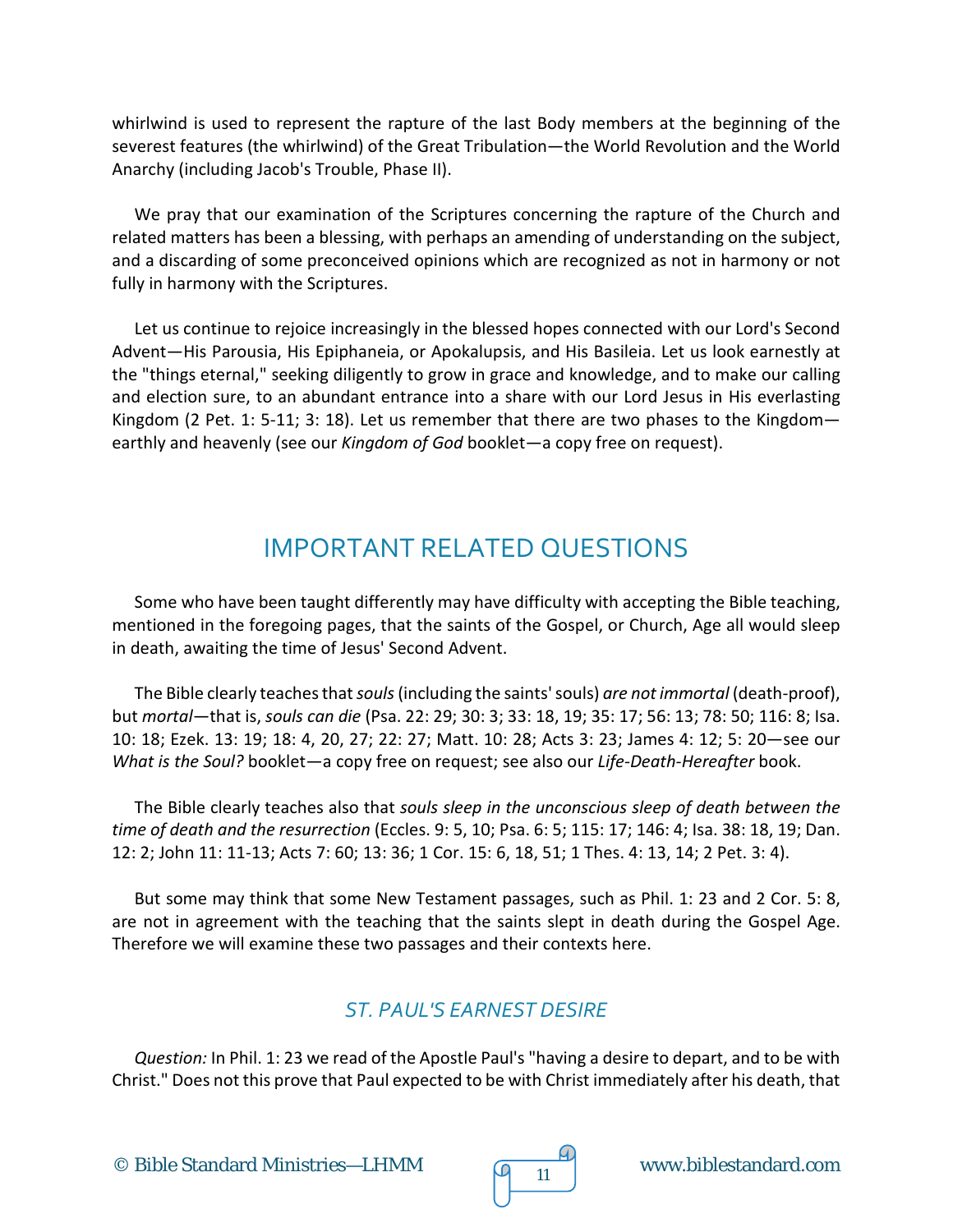the dead are conscious and that Paul did not expect to wait until Christ's Second Advent to be raptured and united with Christ in glory and to receive his reward?

*Answer:* At first glance it may seem so to many; but a close analysis of the preceding and following context, and of parallel passages, does not favor such a thought.

In Phil. 1: 20-25 the Apostle tells us that he does not know whether to prefer life with its sufferings and its blessings of service for the brethren, or death with its release from labor and sufferings. He confesses himself hard pressed as to which he should choose of these two things— (1) life or (2) death (vs. 21-23). As between these two things, therefore, it was a matter of indifference to him which he should choose, since both had such accompaniments that he could not decide which of the two would be the more desirable.

But in v. 23 he mentions two other things—a third and a fourth thing—that are far better than life or death. In the King James Version these are mentioned as (3) departing and (4) being with Christ.

The Greek word *analusai,* which in v. 23 is translated "depart," is in the only other New Testament passage in which it occurs rendered "return" (Luke 12: 36). The word *analusai* in classical Greek means both *to depart* and *to return.* Which of these renderings fits Phil. 1: 23?

In Luke 12: 36 *analusai* is used in a parable illustrative of our Lord's Second Advent. Jesus clearly taught us that our rewards would be given to us at His return from heaven, and not before (Matt. 16: 27; Rev. 11: 18); in the resurrection, and not before (Luke 14: 14). Paul and the other Apostles taught similarly, that the "spirit," the New Creature, is saved in the Day of the Lord, and not before (1 Cor. 5: 5); and that it is only after Christ's return that the Church would see Him and be with Him (1 John 3: 2; 1 Thes. 4: 16, 17; 2 Tim. 4: 8; compare John 14: 2, 3). *Therefore Paul and the other Apostles believed that they would for the first time in glory see and be with the Lord Jesus after His Second Advent.*

These considerations prove that the word *analusai* in Phil. 1: 23 should be translated *return* and not *depart.* So the translation should read, "having a desire for the *returning* of, and the being with Christ." These, of course, are the two things, (3) and (4), that are by far better than the other two things—(1) life or (2) death; and we immediately recognize them to be things different from life and death. This is that blessed hope that God has given His Gospel-Age people to cherish (Phil. 3: 20; 1 Thes. 1: 10; Titus 2: 13; Rev. 22: 20). And this was the hope that the Apostle expressed in Phil. 1: 23, which is to be realized at Christ's return, through the resurrection.

These considerations prove also that the clause, "having a desire," *etc.,* should be enclosed within a parenthesis. They prove additionally that the passage does not treat of the consciousness of the dead, and therefore should not be quoted to try to prove that false doctrine. Furthermore, they clearly confirm the Apostle's teaching that his and other Body members' rapture and reward would not come until the Lord's Second Advent, at the time of His appearing (2 Tim. 4:8).

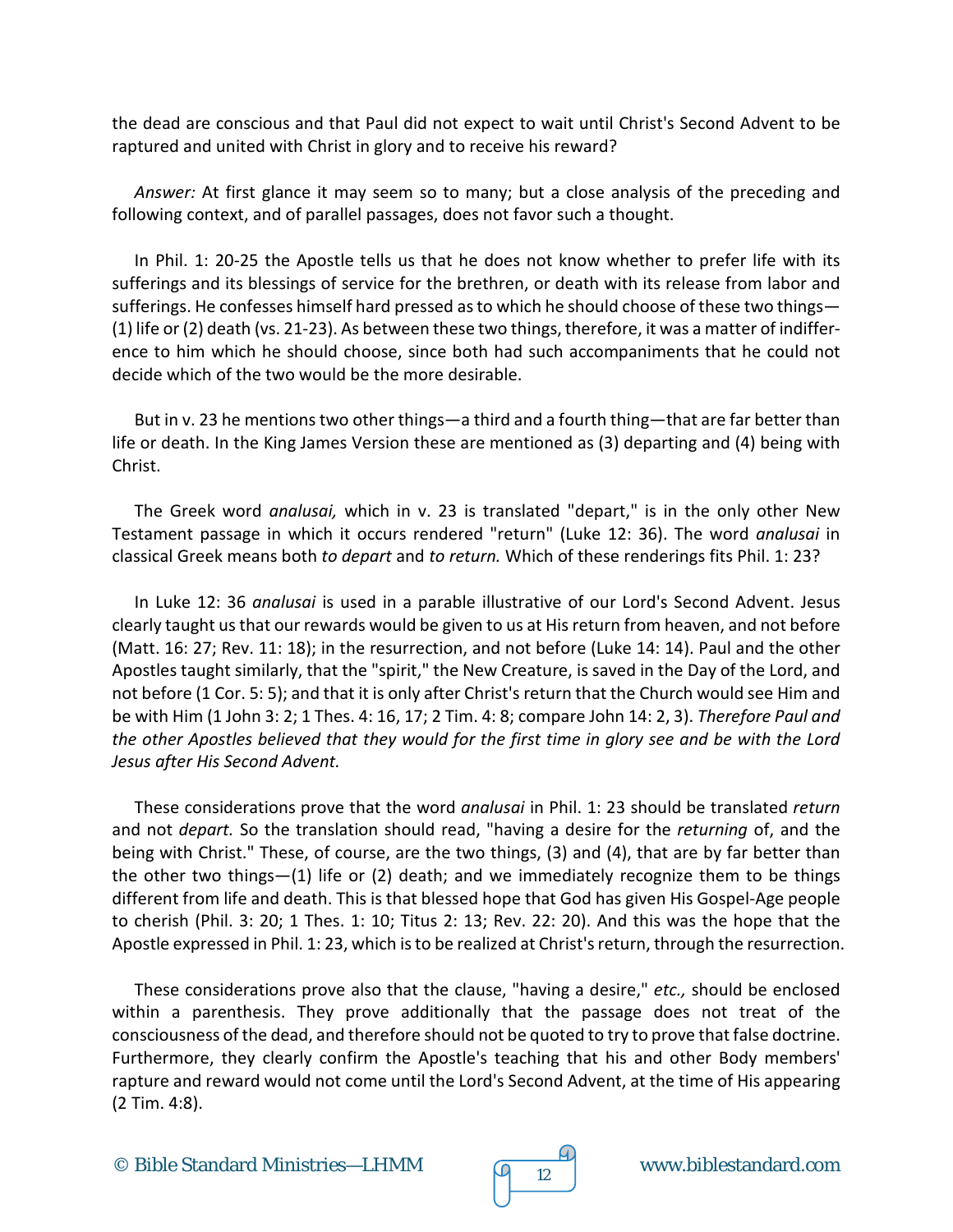#### *"ABSENT FROM THE BODY" AND "PRESENT WITH THE LORD"*

*Question*: In your book *Life—Death—Hereafter* and elsewhere you cite many Scriptures to show that the dead are asleep in the unconscious condition of death and will not be awakened from the dead until in the resurrection day, the day of Christ's appearing. But does not the Apostle Paul's expression "We are confident, and willing rather to be absent from the body, and to be present with the Lord" (2 Cor. 5: 8) prove that when a person dies he continues in a conscious existence?

*Answer:* If we were to draw such a conclusion from this passage, it would contradict many other Scriptures—and we know that God does not contradict Himself. Furthermore, this Scripture does not warrant any such conclusion.

In order to understand what St. Paul really meant in 2 Cor. 5: 8, we should note carefully the context. We will then see that the Apostle was not speaking of people in general, but only of the Church, New Creatures, who "have this treasure [the Spirit-begotten new nature] in earthen vessels [human bodies]" (2 Cor. 4: 7).

Note that in v. 16 he speaks of this treasure as the inward man that is renewed day by day, and of the earthen vessel as the outward man that perishes. Only those who are Spirit-begotten, who are New Creatures (though still under development in human bodies, preparatory to their Spirit birth in the resurrection), have both *an outward man* and an *inward man.*

St. Paul discusses the inward man from *three standpoints:* (1) as "clothed with an earthly tabernacle," the natural body, *i.e.,* in the present life (2 Cor. 5: 1, 2, 4, 6, 8, 9); (2) as "unclothed," "naked," "absent from the body" and "absent from the Lord," *i.e.,* in the death condition, awaiting the resurrection (2 Cor. 5: 3, 4, 6, 8, 9); (3) as having and being in "a building of God," "clothed upon with our house which is from heaven," "clothed" and "present with the Lord," *i.e.,* in the resurrection condition (2 Cor. 5: 1-4, 8). If we keep in mind these three standpoints as well as the meanings of the expressions "inward man" and "outward man," we will recognize that the Apostle here says nothing at all about the consciousness of the dead.

In 2 Cor. 5: 1 the Apostle addresses the Church, the New Creatures, who in the resurrection will have "celestial bodies" (1 Cor. 15: 40). He here assures them that even though their earthly house (the body of flesh, their temporary abode) be dissolved (Greek, *taken down, i.e.,* goes into death), they nevertheless have awaiting them a building of God, a new house, a glorious heavenly body, which becomes theirs in the resurrection, during Jesus' Second Advent (Matt. 16: 27; Luke 14: 14; John 14: 3; 1 Cor. 15: 51, 52; Col. 3: 4; 1 Thes. 4: 16, 17; 2 Tim. 4: 8; 1 Pet. 5: 4; 1 John 3: 2; Rev. 22: 12).

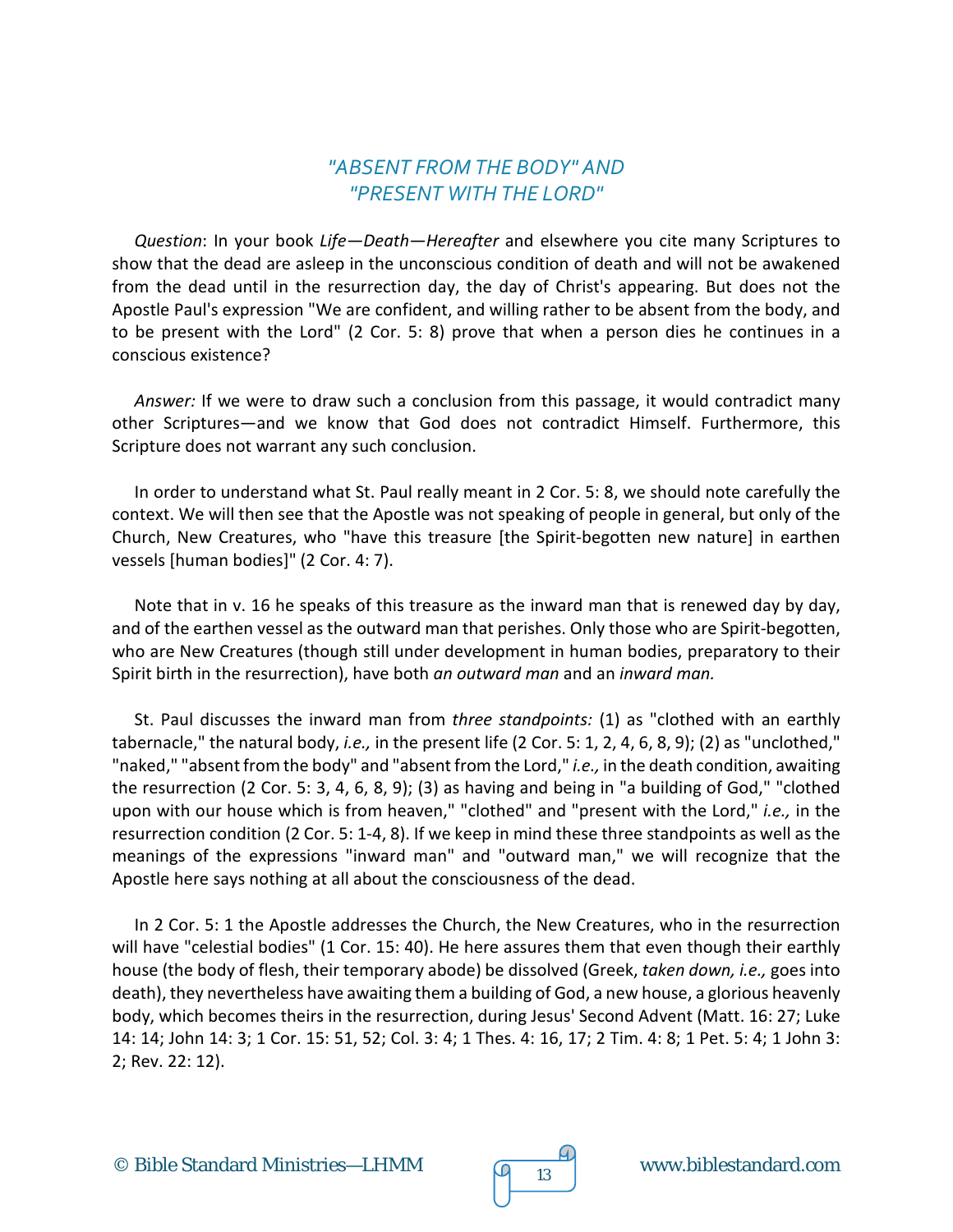It is for their glorious heavenly bodies that the Church in the flesh during the Gospel Age has longed (Rom. 8: 23; 2 Cor. 5: 2). It was not the death state for which they longed; for during the time of unconscious sleep in death, the New Creature—the new heart, mind and will—is naked, *i.e.,* has no body. But when clothed with the new spirit body, the New Creature is no longer naked.

The Diaglott translation gives the thought of v. 3 very well: "And surely, having been invested, we shall not be found destitute." The RSV translates it: "So that by putting it on we may not be found naked." Vincent's "Word Studies in the New Testament" gives as the equivalent: "We shall not be found naked because we shall be clothed."

While tabernacling in the flesh during the Gospel Age, the New Creature, "the inward man," is burdened, not longing for the unclothed, naked condition—the unconscious, disembodied death condition—but for the clothed condition, when mortality is "swallowed up of life," in the new house, "eternal in the heavens" (vs. 1, 4; 1 Cor. 15: 54).

It is God Himself who has been working in His New Creation the character transformation needed to fit them for their heavenly inheritance; and He gave them His holy Spirit, His holy disposition, as an earnest—a down-payment or pledge—that, if faithful, they would receive in the resurrection their new spirit bodies (v. 5).

The two Greek words that in v. 6 are correctly translated "at home" and "absent" are respectively *endemeo* (from *en—in* and *demos—people,* meaning *to be among one's people*) and *ekdemeo* (*ek—from,* the word meaning *to be away from one's people*). There is here (and in v. 8) a play upon the words which might be expressed by *at home* and *from home.*

Referring to what was just said, especially in v. 5, the Apostle infers that this gives New Creatures even here the confidence (*courage,* ASV, RSV, Rotherham, *etc.*) that enables them to walk by faith and not by sight (v. 7) while *at home* in the body (the *inward man* dwelling in the flesh, the *earthen vessel,* the *earthly house of this tabernacle*) and absent from (*away from home with*) the Lord (literally, *from home from the Lord*). The object of faith emphasized here, as indicated in the entire context, was to behold the Lord's glory and to be at home (to dwell) with Him (John 17: 24; Rom. 8: 17; 2 Tim. 2: 10-12). This was especially longed for and was expected when the Lord would come again and take His saints home to Himself in the resurrection (see the list of references above). This "end of faith" for the saints is described also in 1 Pet. 1: 4-9, 13.

Therefore, keeping this object of their faith in mind, and realizing that God was working in them and preparing them for their eternal home in the heavens (vs. 1, 2, 5), the New Creatures in Christ Jesus have been confident (courageous) and willing (literally, *well-pleased*) that in harmony with God's arrangement they in due time would enter into death (be absent from the body—from it as their home or dwelling place; *ekdemeo—from home*) and later, in the resurrection (when Jesus in His Second Advent would come again and receive them to Himself— John 14: 3), be present with the Lord (v. 8; "at home with the Lord"—ASV, RSV; *endemeo—at home*).